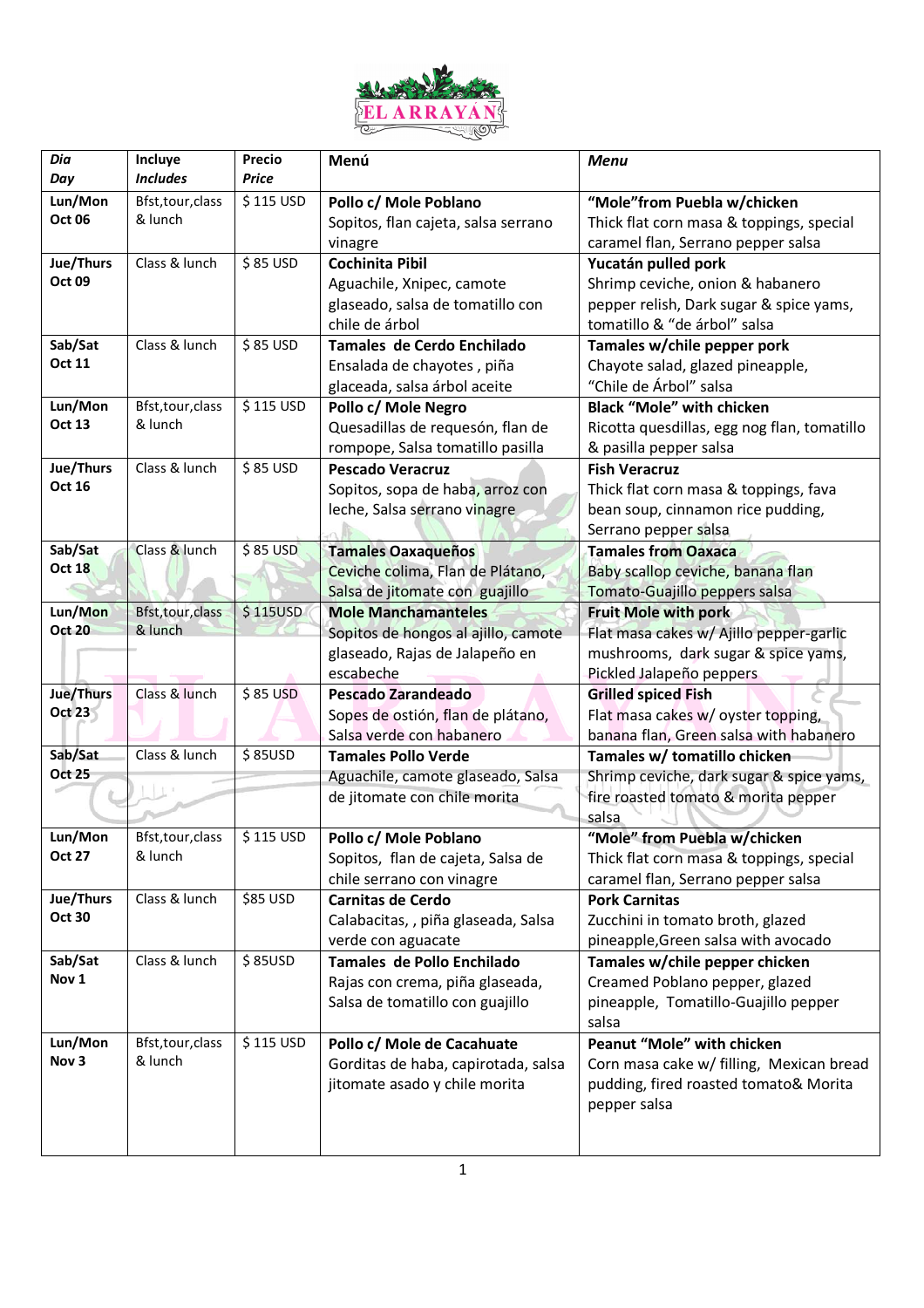

| Dia/Day                    | Incluye                      | Precio    | Menú                                 | <b>Menu</b>                              |
|----------------------------|------------------------------|-----------|--------------------------------------|------------------------------------------|
|                            | <b>Includes</b>              | Price     |                                      |                                          |
| Jue/Thurs                  | Class & lunch                | \$85USD   | <b>Cochinita Pibil</b>               | Yucatán pulled pork                      |
| Nov <sub>6</sub>           |                              |           | Aguachile, Xnipec, camote            | Shrimp ceviche, onion & habanero         |
|                            |                              |           | glaseado, salsa chile de árbol con   | pepper relish, Dark sugar & spiced yams, |
|                            |                              |           | vinagre                              | "de Árbol" vinegar salsa                 |
| Sab/Sat                    | Class & lunch                | \$85 USD  | Tamales de res norteños              | Tamales w/beef northern style            |
| Nov 8                      |                              |           | Rajas con crema, piña glaseada,      | Creamed Poblano pepper, glazed           |
|                            |                              |           | salsa árbol aceite                   | pineapple, "de Árbol" pepper salsa       |
| Lun/Mon                    | Bfst, tour, class            | \$115 USD | Cerdo c/ Mole almendrado             | Almond "Mole" with pork                  |
| <b>Nov 10</b>              | & lunch                      |           | Tlacoyos de garbanzo, flan de        | Long flat corn masa w/ garbanzo,         |
|                            |                              |           | chocolate, Salsa de muchos chiles    | cinnamon spiced flan, Many peppers       |
|                            |                              |           |                                      | salsa                                    |
| Jue/Thurs                  | Class & lunch                | \$90 USD  | Chile en Nogada                      | Stuffed pepper w/nut sauce               |
| <b>Nov 13</b>              |                              |           | Sopitos, Ceviche Guerrero, flan de   | Acapulco style ceviche, thick flat corn  |
|                            |                              |           | chocolate                            | masa & toppings, cinnamon spiced         |
|                            |                              |           |                                      | chocolate flan                           |
| Sab/Sat                    | Class & lunch                | \$85 USD  | Tamales de Cerdo Enchilado           | Tamales w/chile pepper pork              |
| <b>Nov 15</b>              |                              |           | Ensalada de Chayotes, piña           | Chayote salad, glazed pineapple,         |
|                            |                              |           | glaseada, salsa árbol aceite         | "Chile de Árbol" salsa                   |
| Lun/Mon                    | Bfst, tour, class            | \$115 USD | <b>Mole Amarillito</b>               | "Amarillito" Mole with pork              |
| <b>Nov 17</b>              | & lunch                      |           | Calabacitas, flan de queso, Salsa    | Zucchini in tomato broth, cheese flan,   |
|                            |                              |           | Ranchera                             | Ranchera sauce                           |
| Jue/Thurs                  | Class & lunch                | \$85USD   | <b>Chile Relleno (vegetariano)</b>   | Stuffed Pepper w/ cheese & potatoes      |
| <b>Nov 20</b>              |                              |           | Ceviche Colima, camote glaseado,     | Baby scallop ceviche, dark sugar & spice |
|                            |                              |           | Salsa verde cruda serranos           | yams, Raw tomatillos-Serrano pepper      |
|                            |                              |           |                                      | salsa                                    |
| Sab/Sat                    | Class & lunch                | $$85$ USD | <b>Tamales Oaxaqueños</b>            | <b>Tamales from Oaxaca</b>               |
| <b>Nov 22</b>              |                              |           | Ceviche colima, frijoles, Flan de    | Baby scallop ceviche, banana flan        |
|                            |                              |           | Plátano, Salsa jitomate con guajillo | Tomato-Guajillo pepper salsa             |
| Lun/Mon                    | Bfst, tour, class            | \$115 USD | Pollo c/ Mole verde                  | "Green Mole" with chicken                |
| <b>Nov 24</b>              | & lunch                      |           | Gorditas de haba, capirotada, salsa  | Corn masa cake w/ filling, Mexican bread |
|                            |                              |           | de jitomate asado y chile morita     | pudding, fired roasted tomato& Morita    |
|                            |                              |           |                                      | pepper salsa                             |
| Jue/Thurs                  | Class & lunch                | $$85$ USD | <b>Pescado Veracruz</b>              | <b>Fish Veracruz</b>                     |
| <b>Nov 27</b>              |                              |           | Sopitos, sopa de haba, arroz con     | Thick flat corn masa & toppings, fava    |
|                            |                              |           | leche, Salsa serrano vinagre         | bean soup, cinnamon rice pudding,        |
|                            |                              |           |                                      | Serrano pepper salsa                     |
| Sab/Sat                    | Class & lunch                | \$85USD   | <b>Tamales Pollo Verde</b>           | Tamales w/ tomatillo chicken             |
| <b>Nov 29</b>              |                              |           | Aguachile, camote,                   | Shrimp ceviche, dark sugar & spice yams, |
|                            |                              |           | Salsa de jitomate con chile morita   | fire roasted tomato & morita pepper      |
|                            |                              |           |                                      | salsa                                    |
| Lun/Mon<br><b>Dic 01</b>   | Bfst, tour, class<br>& lunch | \$115 USD | <b>Mole Poblano</b>                  | "Mole" from Puebla w/chicken             |
|                            |                              |           | Sopitos, flan de cajeta, Salsa de    | Thick flat corn masa & toppings, special |
|                            |                              |           | chile serrano con vinagre            | caramel flan, Serrano pepper salsa       |
| Jue/Thurs<br><b>Dic 04</b> | Class & lunch                | \$85USD   | <b>Cochinita Pibil</b>               | Yucatán pulled pork                      |
|                            |                              |           | Aguachile, Xnipec, camote            | Shrimp ceviche, onion & habanero relish, |
|                            |                              |           | glaseado, salsa chile de árbol con   | Dark sugar & spiced yams, "de árbol"     |
|                            |                              |           | vinagre                              | vinegar salsa                            |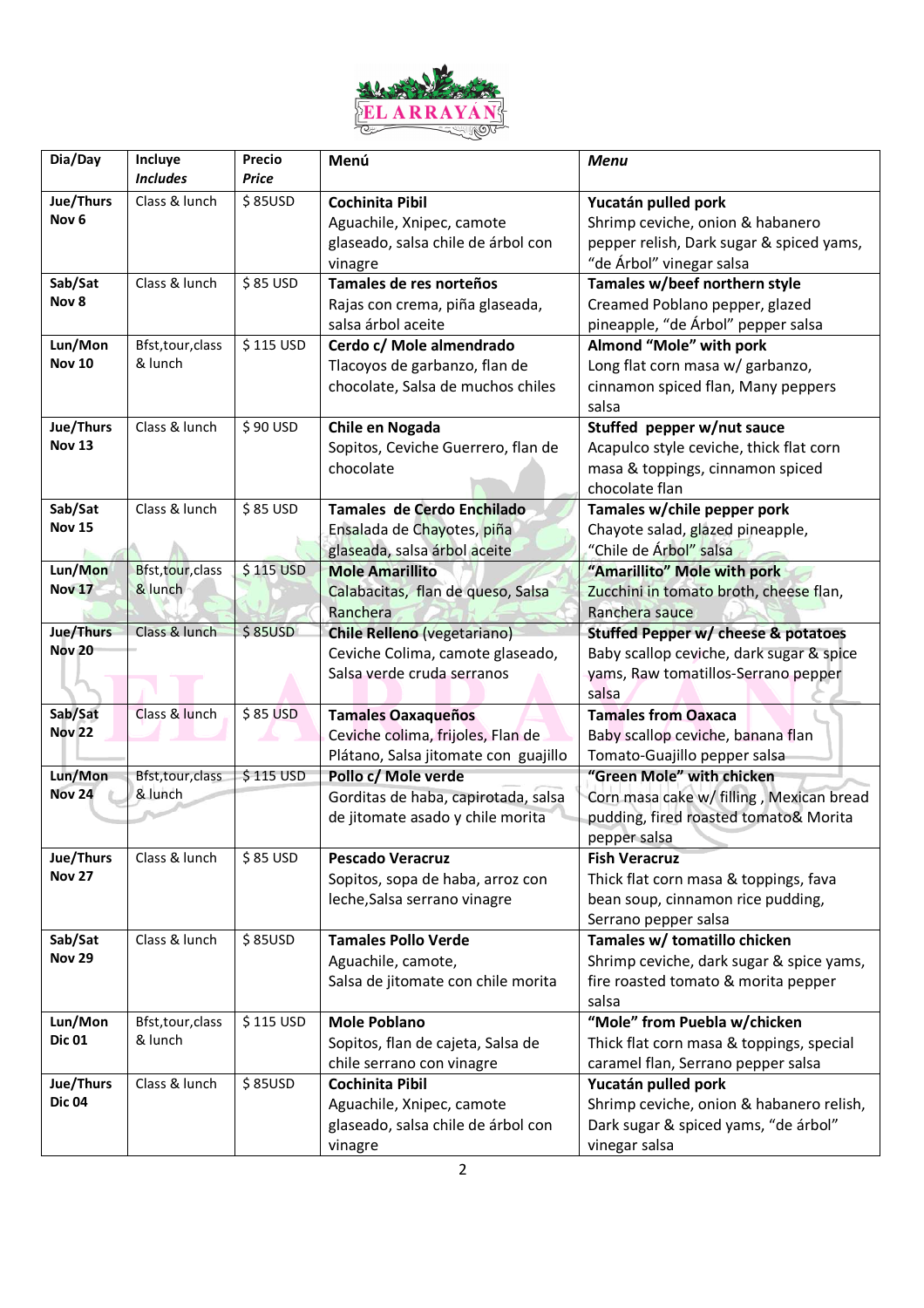

| Dia/Day                    | Incluye<br><b>Includes</b>   | <b>Precio</b><br>Price | Menú                                                               | <b>Menu</b>                                                              |
|----------------------------|------------------------------|------------------------|--------------------------------------------------------------------|--------------------------------------------------------------------------|
| Sab/Sat                    | Class & lunch                | \$85 USD               | Tamales de Cerdo Enchilado                                         |                                                                          |
| <b>Dic 06</b>              |                              |                        | Ensalada de Chayotes, piña                                         | Tamales w/chile pepper pork<br>Chayote salad, glazed pineapple,          |
|                            |                              |                        | glaseada, salsa de chile de árbol                                  | "Chile de Árbol" salsa                                                   |
|                            |                              |                        | en aceite                                                          |                                                                          |
| Lun/Mon                    | Bfst, tour, class            | \$115 USD              | Pollo c/ Mole Negro                                                | <b>Black "Mole" with chicken</b>                                         |
| <b>Dic 08</b>              | & lunch                      |                        | Quesadillas de requesón, , flan de                                 | Ricotta quesdillas, egg nog flan, tomatillo                              |
|                            |                              |                        | rompope, Salsa de tomatillo y                                      | & pasilla pepper salsa                                                   |
|                            |                              |                        | pasilla                                                            |                                                                          |
| Jue/Thurs<br><b>DIC 11</b> | Class & lunch                | \$85 USD               | <b>Pescado Veracruz</b>                                            | <b>Fish Veracruz</b>                                                     |
|                            |                              |                        | Sopitos, sopa de haba, arroz con                                   | Thick flat corn masa & toppings, fava                                    |
|                            |                              |                        | leche, Salsa de serrano con vinagre                                | bean soup, cinnamon rice pudding,                                        |
| Sab/Sat                    | Class & lunch                | \$85 USD               | <b>Tamales Oaxaqueños</b>                                          | Serrano pepper - vinegar salsa<br><b>Tamales from Oaxaca</b>             |
| <b>Dic 13</b>              |                              |                        | Ceviche colima, frijoles, Flan de                                  | Baby scallop ceviche, refried beans,                                     |
|                            |                              |                        | Plátano, Salsa de jitomate con                                     | banana flan,                                                             |
|                            |                              |                        | guajillo                                                           | Tomato-Guajillo peppers salsa                                            |
| Lun/Mon                    | Bfst, tour, class            | \$115USD               | <b>Mole Manchamanteles</b>                                         | <b>Fruit Mole</b>                                                        |
| <b>Dic 15</b>              | & lunch                      |                        | Sopitos de hongos al ajillo,                                       | Flat masa cakes w/ Ajillo pepper-garlic                                  |
|                            |                              |                        | verduras, camote glaseado,                                         | mushrooms, dark sugar & spice yams,                                      |
|                            |                              |                        | Rajas de Jalapeño en escabeche                                     | pickled Jalapeño peppers                                                 |
| Jue/Thurs                  | Class & lunch                | $$85$ USD              | <b>Pescado Zarandeado</b>                                          | <b>Grilled spiced Fish</b>                                               |
| <b>Dic 18</b>              |                              |                        | Sopes de ostión, flan de plátano,                                  | Flat masa cakes w/ oyster topping,                                       |
|                            |                              |                        | Salsa verde con habanero                                           | banana flan, Green salsa-habanero                                        |
| Sab/Sat<br><b>Dic 20</b>   | Class & lunch                | \$85USD                | Tamales de Pollo Enchilado                                         | Tamales w/chile pepper chicken                                           |
|                            |                              |                        | Rajas con crema, piña glaseada,<br>Salsa de tomatillo con guajillo | Creamed Poblano pepper, glazed<br>pineapple, Tomatillo-Guajillo pepper   |
|                            |                              |                        |                                                                    | salsa                                                                    |
| Lun/Mon                    | Bfst, tour, class            | \$115 USD              | Pollo C/ Mole de Cacahuate                                         | Peanut "Mole" with chicken                                               |
| <b>Dic 22</b>              | & lunch                      |                        | Gorditas de haba, capirotada, salsa                                | Corn masa cake w/bean filling, Mexican                                   |
|                            |                              |                        | de jitomate asado y chile morita                                   | bread pudding, fired roasted tomato&                                     |
|                            |                              |                        |                                                                    | Morita pepper salsa                                                      |
| Sab/Sat                    | Class & lunch                | \$85USD                | Tamales de res norteños                                            | Tamales w/beef northern style                                            |
| <b>Dic 27</b>              |                              |                        | Rajas con crema, piña glaseada,                                    | Creamed Poblano pepper, glazed                                           |
|                            |                              |                        | salsa de chile de árbol en aceite                                  | pineapple, "de Árbol" pepper salsa                                       |
| Lun/Mon<br><b>Dic 29</b>   | Bfst, tour, class<br>& lunch | \$115 USD              | <b>Mole Poblano</b><br>Sopitos, flan de cajeta, Salsa de           | "Mole" from Puebla w/chicken<br>Thick flat corn masa & toppings, special |
|                            |                              |                        | chile serrano con vinagre                                          | caramel flan, Serrano pepper salsa                                       |
| Sab/Sat                    | Class & lunch                | \$85 USD               | <b>Tamales Pollo Verde</b>                                         | Tamales w/ tomatillo chicken                                             |
| Ene 03                     |                              |                        | Aguachile, frijoles, camote                                        | Shrimp ceviche, dark sugar & spice yams,                                 |
|                            |                              |                        | glaseado, Salsa de jitomate con                                    | fire roasted tomato & morita pepper                                      |
|                            |                              |                        | chile morita                                                       | salsa                                                                    |
|                            |                              |                        |                                                                    |                                                                          |
| Lun/Mon<br><b>Ene 05</b>   | Class & lunch                | \$90 USD               | Cerdo c/ Mole almendrado                                           | Almond "Mole" with pork                                                  |
|                            |                              |                        | Tlacoyos de garbanzo, flan<br>chocolate, Salsa de muchos chiles    | Long flat corn masa w/ garbanzo<br>chocolate flan, Many peppers salsa    |
|                            |                              |                        |                                                                    |                                                                          |
|                            |                              |                        |                                                                    |                                                                          |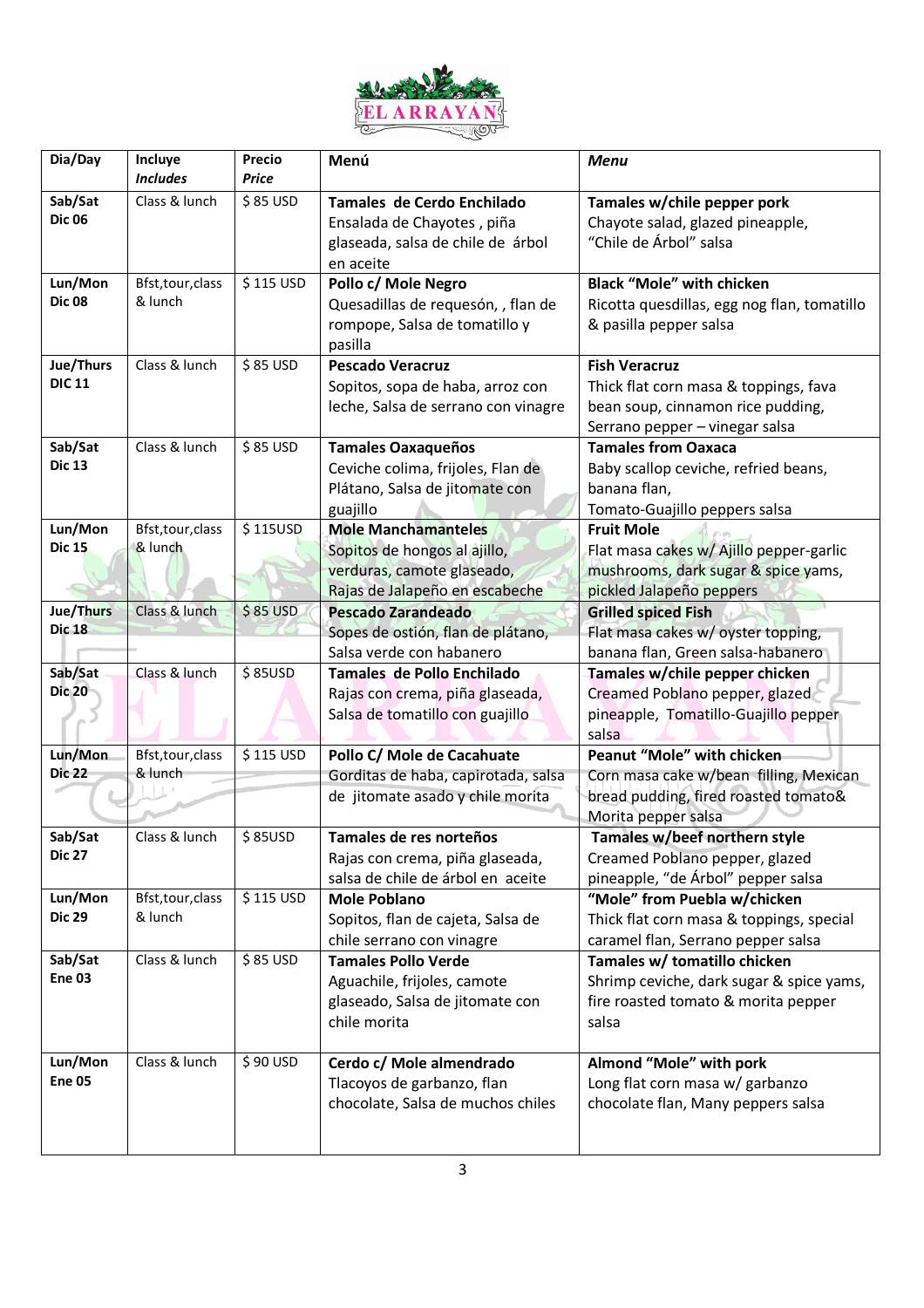

| Dia/Day                  | Incluye           | Precio    | Menú                                                              | <b>Menu</b>                                                                           |
|--------------------------|-------------------|-----------|-------------------------------------------------------------------|---------------------------------------------------------------------------------------|
|                          | <b>Includes</b>   | Price     |                                                                   |                                                                                       |
| Jue/Thurs<br>Ene 08      | Class & lunch     | \$85USD   | Chile Relleno (vegetariano)<br>Ceviche Colima, camote glaseado,   | <b>Stuffed Pepper cheese &amp; potatoes</b><br>Baby scallop, dark sugar & spice yams, |
|                          |                   |           | Salsa verde cruda serranos                                        | Raw tomatillos-Serrano pepper salsa                                                   |
|                          |                   |           |                                                                   |                                                                                       |
| Sab/Sat                  | Class & lunch     | \$85 USD  | Tamales de Cerdo Enchilado                                        | Tamales w/chile pepper pork                                                           |
| <b>Ene 10</b>            |                   |           | Ensalada de Chayotes, piña                                        | Chayote salad, glazed pineapple,                                                      |
|                          |                   |           | glaseada, salsa de chile de árbol en                              | "Chile de Árbol" salsa                                                                |
|                          |                   |           | aceite                                                            |                                                                                       |
| Lun/Mon                  | Bfst, tour, class | \$115 USD | <b>Puerco C/ Mole Amarillito</b>                                  | "Amarillito" Mole with pork                                                           |
| <b>Ene 12</b>            | & lunch           |           | Calabacitas, flan de queso, Salsa                                 | Zucchini in tomato broth, cheese flan,                                                |
|                          |                   |           | Ranchera                                                          | Ranchera sauce                                                                        |
| Jue/Thurs                | Class & lunch     | \$90 USD  | Chile en Nogada                                                   | Stuffed pepper w/nut sauce                                                            |
| <b>Ene 15</b>            |                   |           | Ceviche Guerrero, Sopitos, flan de                                | Acapulco style ceviche, thick flat corn                                               |
|                          |                   |           | chocolate                                                         | masa & toppings, cinnamon spiced                                                      |
|                          |                   |           |                                                                   | chocolate flan                                                                        |
| Sab/Sat                  | Class & lunch     | \$85USD   | <b>Tamales Pollo Verde</b>                                        | Tamales w/ tomatillo chicken                                                          |
| <b>Ene 17</b>            |                   |           | Aguachile, frijoles, camote                                       | Shrimp ceviche, dark sugar & spice yams,                                              |
|                          |                   |           | glaseado, Salsa de jitomate con                                   | fire roasted tomato & morita pepper                                                   |
|                          |                   |           | chile morita                                                      | salsa                                                                                 |
| Lun/Mon                  | Bfst, tour, class | \$115 USD | Pollo c/ Mole Poblano                                             | "Mole" from Puebla w/chicken                                                          |
| <b>Ene 19</b>            | & lunch           |           | Sopitos, flan de cajeta, Salsa de                                 | Thick flat corn masa & toppings, special                                              |
|                          |                   |           | chile serrano con vinagre                                         | caramel flan, Serrano pepper salsa                                                    |
| Jue/Thurs                | Class & lunch     | $$85$ USD | <b>Pescado Veracruz</b>                                           | <b>Fish Veracruz</b>                                                                  |
| <b>Ene 21</b>            |                   |           | Sopitos, sopa de haba, arroz con                                  | Thick flat corn masa & toppings, fava                                                 |
|                          |                   |           | leche, Salsa de chile serrano con                                 | bean soup, cinnamon rice pudding,                                                     |
|                          |                   |           | vinagre                                                           | Serrano pepper salsa                                                                  |
| Sab/Sat<br><b>Ene 24</b> | Class & lunch     | \$85 USD  | <b>Tamales Oaxaqueños</b>                                         | <b>Tamales from Oaxaca</b>                                                            |
|                          |                   |           | Ceviche colima, Flan de<br>Plátano, Salsa jitomate con guajillo   | Baby scallop ceviche, banana flan<br>Tomato-Guajillo peppers salsa                    |
| Lun/Mon                  | Bfst, tour, class | \$115 USD | Pollo c/ Mole Negro                                               | <b>Black "Mole" with chicken</b>                                                      |
| <b>Ene 26</b>            | & lunch           |           | Quesadillas requesón, flan de                                     | Ricotta quesdillas, egg nog flan, tomatillo                                           |
|                          |                   |           | rompope, Salsa de tomatillo y                                     | & pasilla pepper salsa                                                                |
|                          |                   |           | pasilla                                                           |                                                                                       |
| Jue/Thurs                | Class & lunch     | \$85 USD  | Pescado Zarandeado                                                | <b>Grilled spiced Fish</b>                                                            |
| <b>Ene 29</b>            |                   |           | Sopes de ostión, flan de plátano,                                 | Flat masa cakes w/ oyster topping,                                                    |
|                          |                   |           | Salsa verde con habanero                                          | banana flan                                                                           |
|                          |                   |           |                                                                   | Green salsa with habanero                                                             |
| Sab/Sat                  | Class & lunch     | \$85USD   | Tamales de Pollo Enchilado                                        | Tamales w/chile pepper chicken                                                        |
| <b>Ene 31</b>            |                   |           | Rajas con crema, piña glaseada,                                   | Creamed Poblano pepper, glazed                                                        |
|                          |                   |           | Salsa de tomatillo con guajillo                                   | pineapple, Tomatillo-Guajillo pepper                                                  |
| Lun/Mon                  | Bfst, tour, class | \$115 USD |                                                                   | salsa<br>Peanut "Mole" with chicken                                                   |
| Feb 02                   | & lunch           |           | Pollo c/ Mole de Cacahuate                                        |                                                                                       |
|                          |                   |           | Gorditas de haba, frijoles,<br>capirotada, salsa jitomate asado y | Corn masa cake w/ filling, Mexican bread<br>pudding, fired roasted tomato Morita      |
|                          |                   |           | chile morita                                                      | pepper salsa                                                                          |
|                          |                   |           |                                                                   |                                                                                       |